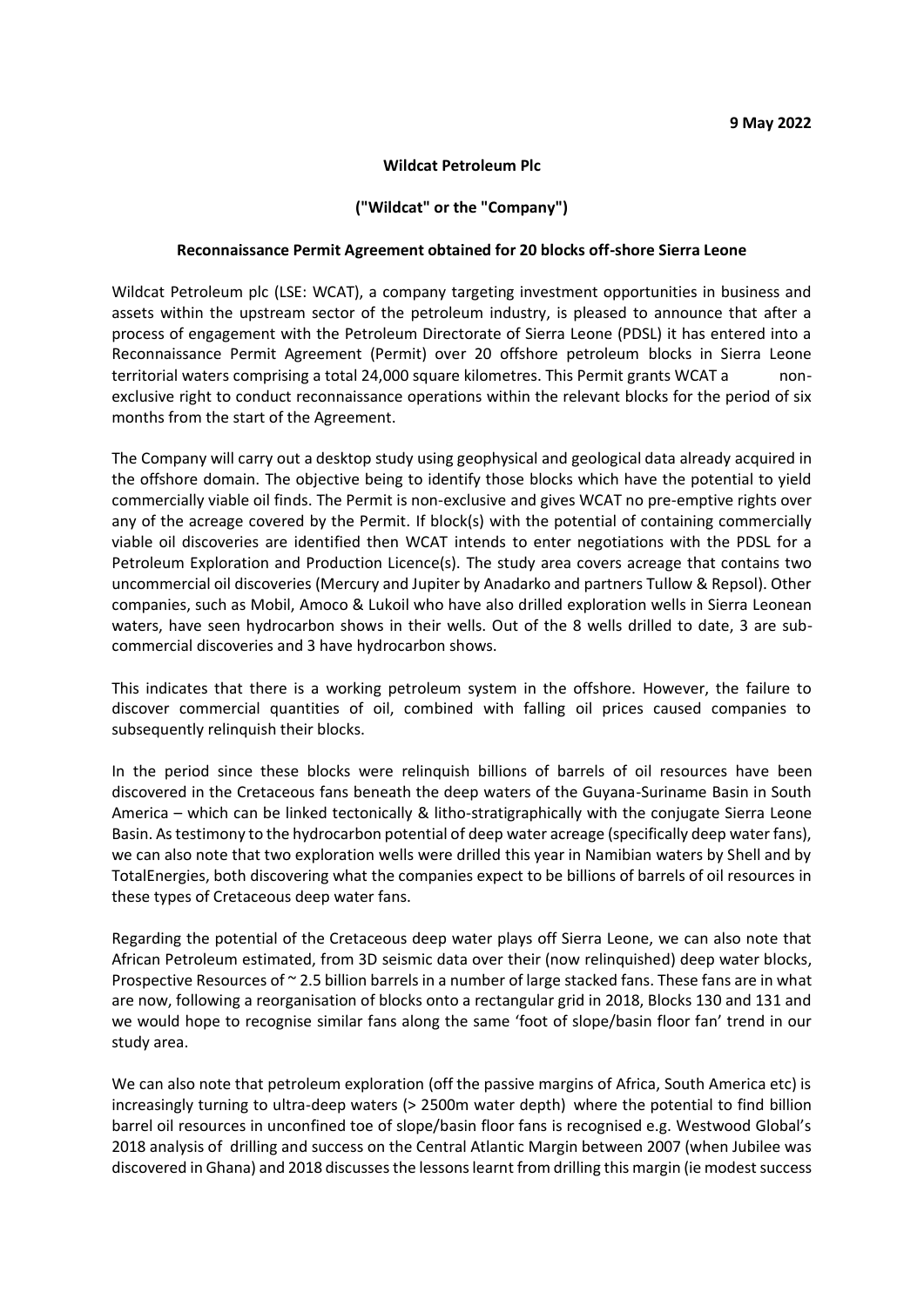in many countries to date) but points out that only 12 wells out of 128 studied had been drilled into the 'Basin Floor' (i.e. Toe of Slope) but that these accounted for > 50% of the total discovered resources and have the highest success rates.

Based on its preliminary analysis; the abundance of data and recent discoveries indicating billions of barrels of oil resources along the West African coastline as well as similar finds in South American conjugate basins, WCAT believes that the offshore Sierra Leone blocks in our study area could offer the company an exciting and economical way to access a share of potentially billions of barrels of oil resources.

A preliminary summary of the geology and potential of the Sierra Leone Basin (using information in the public domain) will be loaded to WCAT's website subsequent to the publication of this RNS. It will also outline other potential plays in the deep water domain.

The map below shows the 20 blocks (Blocks 72, 73, 91, 92, 110, 111, 112, 128, 129, 132, 144, 145, 146, 147, 148, 149, 150, 162, 163 & 164) in Sierra Leone territorial waters, in red, to which the Permit relates. The base map is from PDSL and shows the concessions offshore as of April 2022. Blocks referred to above have been outlined in red by WCAT. The 2500m bathymetric line is in purple and can be regarded as defining the foot of the present-day continental slope.



It is the intention of the Company to analyse geological/geophysical data over our study area - taking into account learnings from recent deep water discoveries in South America, Namibia etc - in order to identify blocks with the greatest potential.

**Mandhir Singh, Wildcat Petroleum Chairman, commented:** "In its quarterly review (01/04/22) the company's management restated its aim in the current high oil price environment to complete a deal which would transform WCAT into a profitable, debt free, dividend paying Oil Company. The extent of